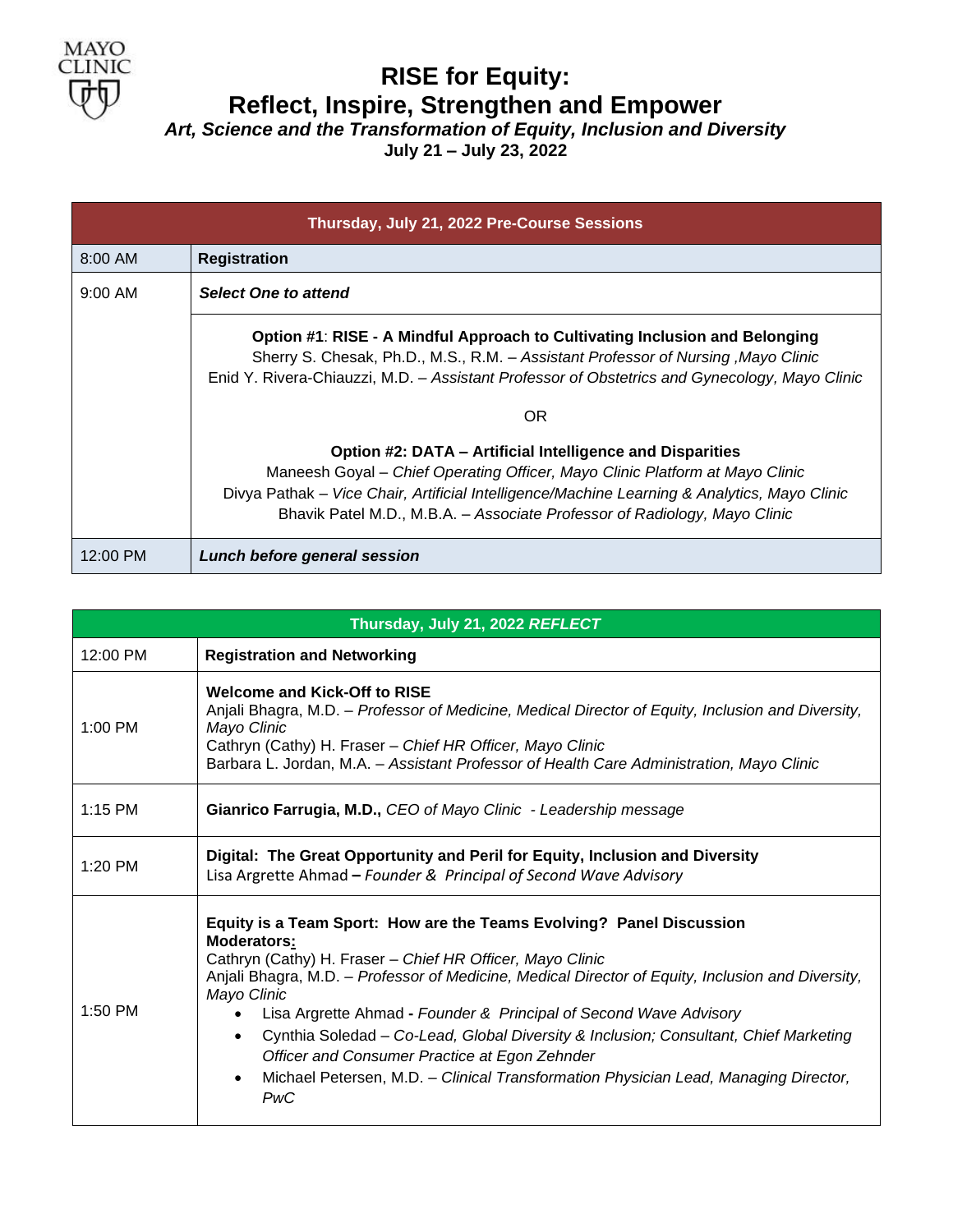| 2:20 PM                                                                                                                                                                                                                                                                                                                                                                                                                                                                                                                                                                                                                                                                                                                                                                                                                                                                                                                                                                                                                                                                                                                                                                                                                                                                                                                                                                                                                                          | Entwining AI (Artificial Intelligence) & JEDI (Justice, Equity, Diversity, and Inclusion)<br>Moderators:<br>Anjali Bhagra, M.D. - Professor of Medicine, Medical Director of Equity, Inclusion and Diversity,<br>Mayo Clinic<br>David Acosta, M.D. - Chief Diversity Officer AAMC<br>$\bullet$<br>Maia Hightower - M.D., M.P.H., M.B.A. - CEO & Founder, Equality A.I.<br>$\bullet$<br>Sonoo Thadaney Israni - Executive Director, Presence, Stanford<br>$\bullet$ |  |
|--------------------------------------------------------------------------------------------------------------------------------------------------------------------------------------------------------------------------------------------------------------------------------------------------------------------------------------------------------------------------------------------------------------------------------------------------------------------------------------------------------------------------------------------------------------------------------------------------------------------------------------------------------------------------------------------------------------------------------------------------------------------------------------------------------------------------------------------------------------------------------------------------------------------------------------------------------------------------------------------------------------------------------------------------------------------------------------------------------------------------------------------------------------------------------------------------------------------------------------------------------------------------------------------------------------------------------------------------------------------------------------------------------------------------------------------------|--------------------------------------------------------------------------------------------------------------------------------------------------------------------------------------------------------------------------------------------------------------------------------------------------------------------------------------------------------------------------------------------------------------------------------------------------------------------|--|
| 3:35 PM                                                                                                                                                                                                                                                                                                                                                                                                                                                                                                                                                                                                                                                                                                                                                                                                                                                                                                                                                                                                                                                                                                                                                                                                                                                                                                                                                                                                                                          | <b>Break, Exhibitors &amp; Refreshments</b>                                                                                                                                                                                                                                                                                                                                                                                                                        |  |
| <b>CONCURRENT SMALL GROUP SESSIONS</b>                                                                                                                                                                                                                                                                                                                                                                                                                                                                                                                                                                                                                                                                                                                                                                                                                                                                                                                                                                                                                                                                                                                                                                                                                                                                                                                                                                                                           |                                                                                                                                                                                                                                                                                                                                                                                                                                                                    |  |
| Session Times (Choose 2 of 4 topics below):<br>3:50 PM - 4:35 PM<br>4:45 PM - 5:30 PM                                                                                                                                                                                                                                                                                                                                                                                                                                                                                                                                                                                                                                                                                                                                                                                                                                                                                                                                                                                                                                                                                                                                                                                                                                                                                                                                                            |                                                                                                                                                                                                                                                                                                                                                                                                                                                                    |  |
| Option 1 - Microaggressions, Stereotype Threat and Impostor syndrome: Coaching<br>Shikha Jain, M.D. - President of Women in Medicine, Assistant Professor of Medicine, University of Illinois<br>Karen M. Mellum, Ph.D., SPHR - Director Leader Assessment and Development, Mayo Clinic<br>Amelia Bueche - Founder & Program Director at Coaching for Institutions<br>Sherry S. Chesak, Ph.D., M.S., R.M. - Assistant Professor of Nursing, Mayo Clinic<br>Option 2 - MINDSET: Everybody IN - Privilege, Pride, Pronouns<br>Patrick Decker-Tonnesen - Equity, Inclusion, and Diversity Advisor, Mayo Clinic<br>Kara Saliba, HR Manager - Office of Equity, Inclusion and Diversity, Mayo Clinic<br>Fadi W. Adel, M.D. - Clinician-Investigator Fellow, Mayo Clinic<br>Option 3 - Systematic Approach to Healing the Hurts of isms: RISE framework<br>Kolanda L. Douglas - Equity, Inclusion and Diversity Advisor, Mayo Clinic<br>Monica Ibarra, M.S. - Equity, Inclusion and Diversity Advisor, Mayo Clinic<br>Erick Garcia - Equity, Inclusion and Diversity Advisor, Mayo Clinic<br>Option 4 - Everything Data for Equity Inclusion Diversity<br>Ajai Sehgal - Chief Data & Analytics Officer, Mayo Clinic<br>Darren W. Brownlee - Instructor in Health Care Administration, Sr. Division Chair-Education, Mayo Clinic<br>Daryl J. Kor, M.D. - Professor of Anesthesiology, Chair of Data Governance and Enablement Committee,<br>Mayo Clinic |                                                                                                                                                                                                                                                                                                                                                                                                                                                                    |  |
| 5:30 PM                                                                                                                                                                                                                                                                                                                                                                                                                                                                                                                                                                                                                                                                                                                                                                                                                                                                                                                                                                                                                                                                                                                                                                                                                                                                                                                                                                                                                                          | <b>Transition to General Session</b>                                                                                                                                                                                                                                                                                                                                                                                                                               |  |
| 5:35 PM                                                                                                                                                                                                                                                                                                                                                                                                                                                                                                                                                                                                                                                                                                                                                                                                                                                                                                                                                                                                                                                                                                                                                                                                                                                                                                                                                                                                                                          | <b>Reflecting On and Activating JEDI-B</b><br>Nusheen Ameenuddin, M.D., Ph.D. - Assistant Professor of Pediatrics, Mayo Clinic                                                                                                                                                                                                                                                                                                                                     |  |
| 5:55 PM                                                                                                                                                                                                                                                                                                                                                                                                                                                                                                                                                                                                                                                                                                                                                                                                                                                                                                                                                                                                                                                                                                                                                                                                                                                                                                                                                                                                                                          | Spoken Art Improvisation to Reflect on Inclusion and Belonging<br>Seth Butler - Spoken Word Artist, Director of Intercultural Student Services, University of Findlay<br>Eve Mayer, CEO of Diversity Crew<br>Chris Moreland - Chief Diversity Officer, Diversity Crew                                                                                                                                                                                              |  |
| 6:20 PM                                                                                                                                                                                                                                                                                                                                                                                                                                                                                                                                                                                                                                                                                                                                                                                                                                                                                                                                                                                                                                                                                                                                                                                                                                                                                                                                                                                                                                          | <b>Adjourn Day 1</b>                                                                                                                                                                                                                                                                                                                                                                                                                                               |  |
| 6:35 PM                                                                                                                                                                                                                                                                                                                                                                                                                                                                                                                                                                                                                                                                                                                                                                                                                                                                                                                                                                                                                                                                                                                                                                                                                                                                                                                                                                                                                                          | <b>Welcome Reception</b>                                                                                                                                                                                                                                                                                                                                                                                                                                           |  |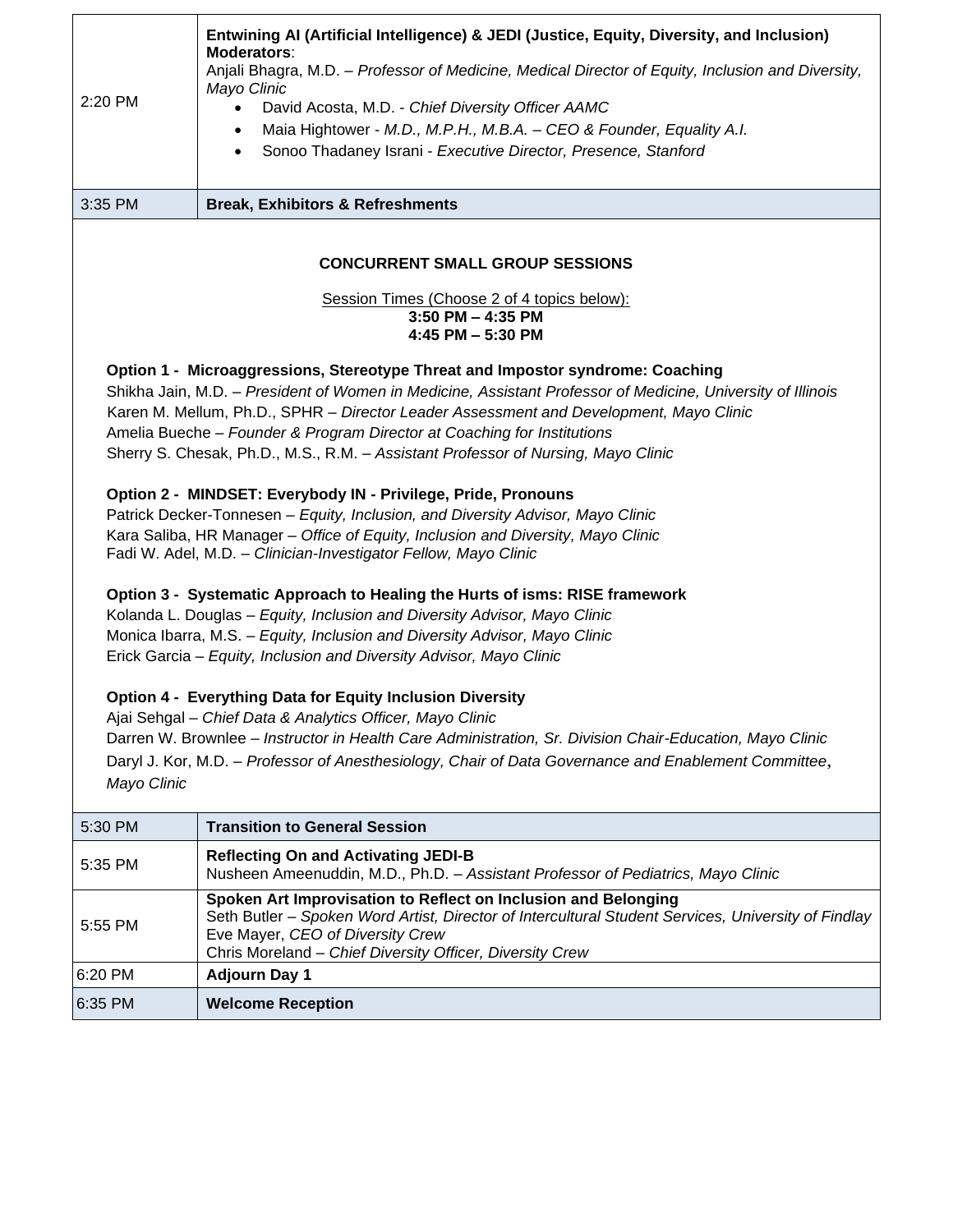|                                                                                                                                                                                                                                                                                                                                                                                                                                                                                                                                                                                                                                                                                                                                                                                                                                                                                                                        | Friday, July 22, 2022 INSPIRE & STRENGTHEN                                                                                                                                                                                                                                                                                                                                                                                                                                                                                                                                                       |  |
|------------------------------------------------------------------------------------------------------------------------------------------------------------------------------------------------------------------------------------------------------------------------------------------------------------------------------------------------------------------------------------------------------------------------------------------------------------------------------------------------------------------------------------------------------------------------------------------------------------------------------------------------------------------------------------------------------------------------------------------------------------------------------------------------------------------------------------------------------------------------------------------------------------------------|--------------------------------------------------------------------------------------------------------------------------------------------------------------------------------------------------------------------------------------------------------------------------------------------------------------------------------------------------------------------------------------------------------------------------------------------------------------------------------------------------------------------------------------------------------------------------------------------------|--|
| 7:00 AM                                                                                                                                                                                                                                                                                                                                                                                                                                                                                                                                                                                                                                                                                                                                                                                                                                                                                                                | <b>Breakfast, Exhibitors and Networking Roundtables</b>                                                                                                                                                                                                                                                                                                                                                                                                                                                                                                                                          |  |
| 8:00 AM                                                                                                                                                                                                                                                                                                                                                                                                                                                                                                                                                                                                                                                                                                                                                                                                                                                                                                                | <b>Welcome to Day 2</b><br>Anjali Bhagra, M.D. - Professor of Medicine, Medical Director of Equity, Inclusion and Diversity,<br>Mayo Clinic<br>Cathryn (Cathy) H. Fraser - Chief HR Officer, Mayo Clinic<br>Barbara L. Jordan, M.A. - Assistant Professor of Health Care Administration, Mayo Clinic                                                                                                                                                                                                                                                                                             |  |
| 8:15 AM                                                                                                                                                                                                                                                                                                                                                                                                                                                                                                                                                                                                                                                                                                                                                                                                                                                                                                                | <b>Women in Leadership</b><br>Lisa Gable - CEO, former US Ambassador, WSJ & USA Today Best Selling Author                                                                                                                                                                                                                                                                                                                                                                                                                                                                                        |  |
| 8:40 AM                                                                                                                                                                                                                                                                                                                                                                                                                                                                                                                                                                                                                                                                                                                                                                                                                                                                                                                | <b>Women in Leadership</b><br>Moderators: Cathryn (Cathy) H. Fraser - Chief HR Officer, Mayo Clinic<br>Anjali Bhagra, M.D. - Professor of Medicine, Medical Director of Equity, Inclusion and Diversity,<br>Mayo Clinic<br>Lisa Gable - CEO, former US Ambassador, WSJ & USA Today Best Selling Author<br>Prathiba Varkey M.D. - President, Mayo Clinic Health System<br>$\bullet$<br>Christina Zorn - Chief Administrative Officer, Mayo Clinic<br>$\bullet$<br>Cheryl Willman, M.D. - Executive Director, Mayo Clinic Cancer Programs, Mayo Clinic<br>$\bullet$<br>Comprehensive Cancer Center |  |
| 9:25 AM                                                                                                                                                                                                                                                                                                                                                                                                                                                                                                                                                                                                                                                                                                                                                                                                                                                                                                                | <b>Break, Refreshments and Poster Viewing</b>                                                                                                                                                                                                                                                                                                                                                                                                                                                                                                                                                    |  |
| <b>CONCURRENT SMALL GROUP SESSIONS</b><br>Session Times (Choose 2 of 4 topics below):<br>$9:55$ AM $-$ 10:50 AM<br>11:00 AM - 11:55 AM                                                                                                                                                                                                                                                                                                                                                                                                                                                                                                                                                                                                                                                                                                                                                                                 |                                                                                                                                                                                                                                                                                                                                                                                                                                                                                                                                                                                                  |  |
| Option 1: Establishing: Pathways for Workforce Diversity (healthcare)<br>Moderator: Michele Y. Halyard, M.D. - Vice Dean Mayo Clinic School of Medicine, Mayo Clinic<br>Ian G. Mwangi - Workforce Learning Advisor, Mayo Clinic<br>Barbara L. Jordan, M.A. - Assistant Professor of Health Care Administration, Mayo Clinic<br>Alyx B. Porter, M.D.- Consultant, Neurology, Mayo Clinic<br>Option 2 : Leveraging Community and Collaboration, Eliminating Health Disparities<br>Mark Wieland, M.D., M.P.H. - Professor and Chair, Division of Community Internal, Mayo Clinic<br>Folakemi T. Odedina, Ph.D. - Professor & Deputy Director, Center for Health Equity & Community Engagement<br>Research, Mayo Clinic<br>Felicity Enders, Ph.D. - Professor of Biostatistics, Mayo Clinic<br><b>Option 3: Strengthening Policy for Health Equity and Value</b><br>Sean C. Dowdy, M.D. - Chief Value Officer, Mayo Clinic |                                                                                                                                                                                                                                                                                                                                                                                                                                                                                                                                                                                                  |  |
| Katherine (Kate) L. Johansen, J.D. - Assistant Professor of Health Care Administration, Mayo Clinic<br>Erin DeMartino, M.D. - Assistant Professor of Medicine, Pulmonary & Critical Care Medicine, Mayo Clinic<br>Option 4: Addressing Consumer Bias: Tools and Policy and Procedure (Strengthening Pillar)<br>Benjamin J. Houge, M.S. - Senior Advisor, Patient Experience Training, Education and Coaching, Mayo Clinic                                                                                                                                                                                                                                                                                                                                                                                                                                                                                              |                                                                                                                                                                                                                                                                                                                                                                                                                                                                                                                                                                                                  |  |
| 11:55 AM                                                                                                                                                                                                                                                                                                                                                                                                                                                                                                                                                                                                                                                                                                                                                                                                                                                                                                               | <b>Lunch, Exhibitors and Networking Break</b>                                                                                                                                                                                                                                                                                                                                                                                                                                                                                                                                                    |  |
| $1:00$ PM                                                                                                                                                                                                                                                                                                                                                                                                                                                                                                                                                                                                                                                                                                                                                                                                                                                                                                              | <b>Building Organizational Strategy for Inclusion and Belonging</b><br>Kari Snaza - Chief Strategy Officer, Mayo Clinic                                                                                                                                                                                                                                                                                                                                                                                                                                                                          |  |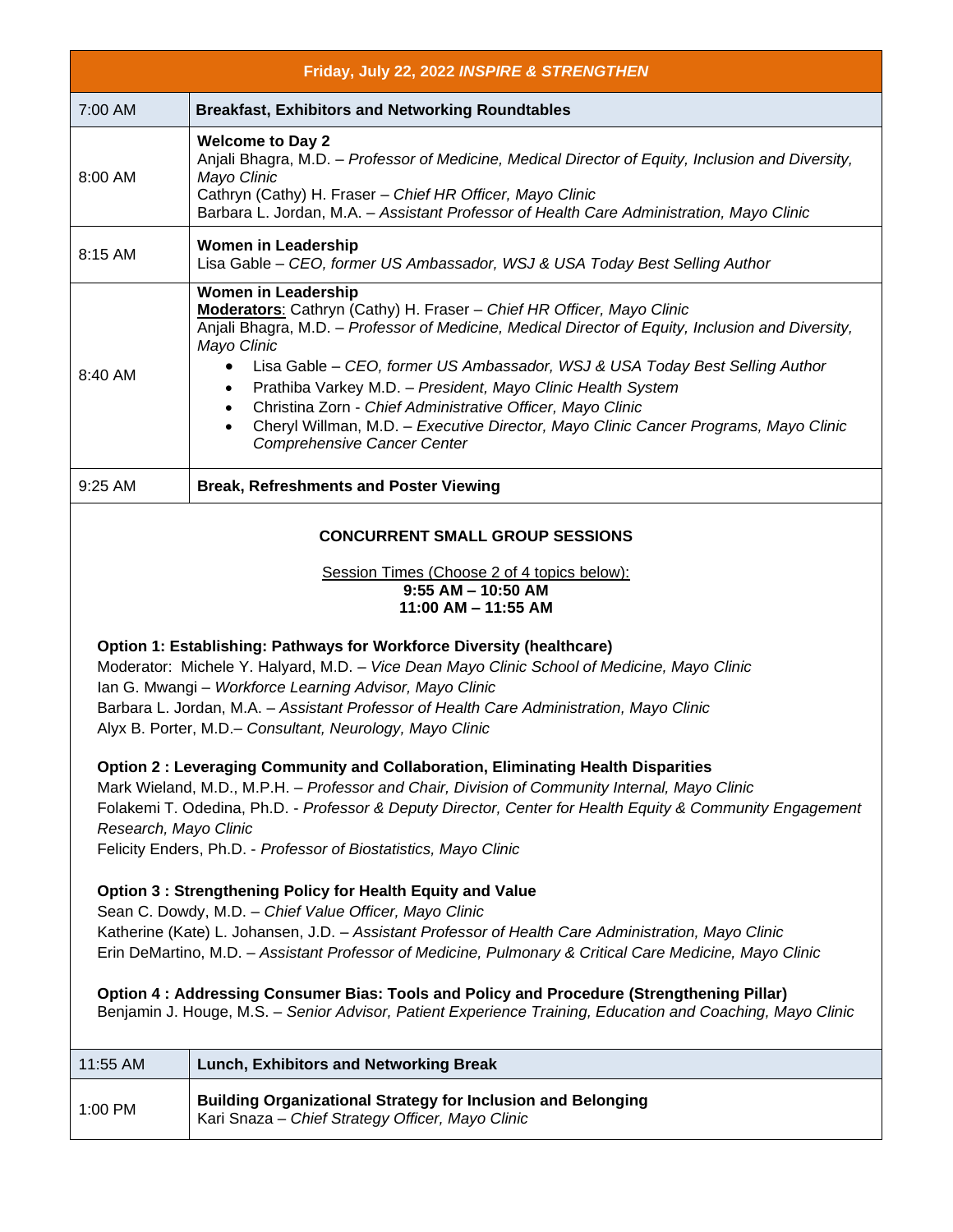| 1:20 PM | Fireside Talk Building Organizational Strategy and Synergy for Inclusion and Belonging<br>Moderator: Anjali Bhagra, M.D. - Professor of Medicine, Medical Director of Equity, Inclusion<br>and Diversity, Mayo Clinic<br>Kari Snaza - Chief Strategy Officer, Mayo Clinic<br>Anne Schletty, M.B.A. - Principal Business Analyst, Mayo Clinic<br>$\bullet$<br>Jerri Irby - Chair of Human Resources, Mayo Clinic<br>$\bullet$                                             |
|---------|--------------------------------------------------------------------------------------------------------------------------------------------------------------------------------------------------------------------------------------------------------------------------------------------------------------------------------------------------------------------------------------------------------------------------------------------------------------------------|
| 2:05 PM | Healthcare Platform to address health disparities: Where Rubber Meets the Road<br>John Halamka, M.D., M.D. - President, Mayo Clinic Platform                                                                                                                                                                                                                                                                                                                             |
| 2:35 PM | Q&A<br>Moderator: Barbara L. Jordan, M.A. - Assistant Professor of Health Care Administration, Mayo<br>Clinic                                                                                                                                                                                                                                                                                                                                                            |
| 2:50 PM | Workforce Opportunities and Disruptions in EID: Great Resignation, Reverse<br>Discrimination, Off Duty Conduct, and Harassment<br>Moderator: Cathryn (Cathy) H. Fraser - Chief HR Officer, Mayo Clinic<br>Eve Mayer - CEO of Diversity Crew<br>Chris Moreland - Chief Diversity Officer, Diversity Crew<br>$\bullet$<br>Joshua B. Murphy, J.D. - Chief Legal Officer, Mayo Clinic<br>$\bullet$<br>John Caviness, M.D. - Professor of Neurology, Mayo Clinic<br>$\bullet$ |
| 3:20 PM | <b>Break, Refreshments and Poster Viewing</b>                                                                                                                                                                                                                                                                                                                                                                                                                            |
| 3:50 PM | Invisible Disabilities in Visible Marginalized Population - A Panel<br>Moderators: Guy Finne - Director of Workforce Development, Mayo Clinic<br>Jennifer L. Koehler - Research Technologist, Mayo Clinic<br>$\bullet$<br>Val I. Kleinhans - Medical Administrative Assistant, Mayo Clinic<br>$\bullet$<br>Alfredo Cerrato - Senior Cultural Workforce Development Officer at University of<br>$\bullet$<br>Wisconsin - Maidson                                          |
| 4:50 PM | Inspiration From Next Gen: Mayo Clinic and NAACP partnership RISE for Youth<br>Sulaimon (Wale) A. Elegbede, M.B.A., PMP - Instructor in Health Care Administration, Director-<br>Strategy Management Services, Mayo Clinic                                                                                                                                                                                                                                               |
| 5:35 PM | RISING TOGETHER: Moderated Poster Session + Presentations<br>Moderators: Barbara L. Jordan, M.A. - Assistant Professor of Health Care Administration, Mayo<br>Clinic<br>Shannon Laughlin-Tomasso, M.D. - Associate Professor of Obstetrics and Gynecology, Mayo<br>Clinic                                                                                                                                                                                                |
| 6:40    | <b>Adjourn Day 2</b>                                                                                                                                                                                                                                                                                                                                                                                                                                                     |

| Saturday, July 23, 2022 EMPOWER |                                                                                                                                                                                                                                                                                                      |
|---------------------------------|------------------------------------------------------------------------------------------------------------------------------------------------------------------------------------------------------------------------------------------------------------------------------------------------------|
| 7:00 AM                         | <b>Breakfast, Exhibitors and Networking Roundtables</b>                                                                                                                                                                                                                                              |
| $8:00 \text{ AM}$               | <b>Welcome to Day 3</b><br>Anjali Bhagra, M.D. - Professor of Medicine, Medical Director of Equity, Inclusion and Diversity,<br>Mayo Clinic<br>Cathryn (Cathy) H. Fraser - Chief HR Officer, Mayo Clinic<br>Barbara L. Jordan, M.A. - Assistant Professor of Health Care Administration, Mayo Clinic |